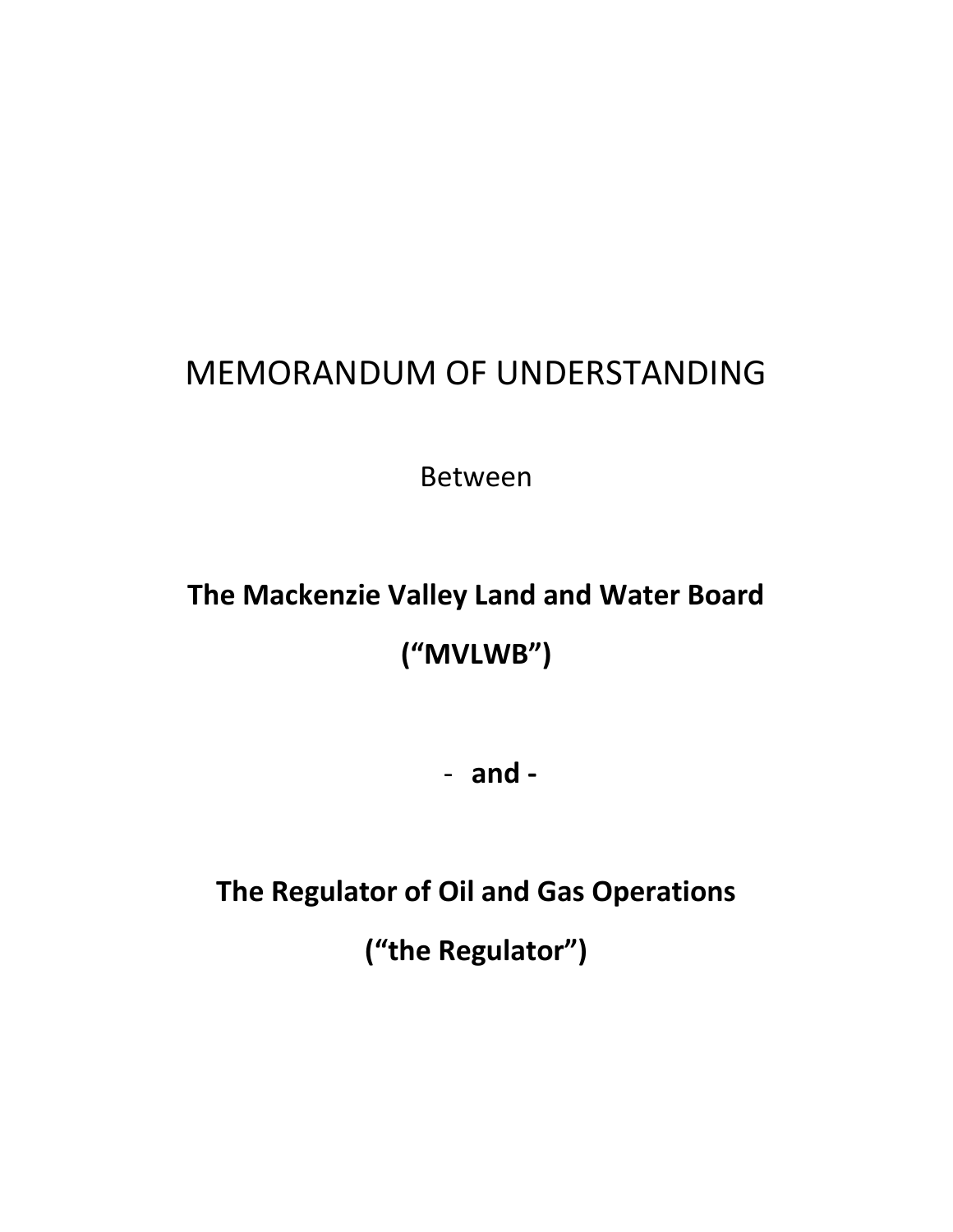#### **Preamble**

**WHEREAS** the Mackenzie Valley Land and Water Board (MVLWB) has jurisdiction under the *Mackenzie Valley Resource Management Act,* S.C. 1998, c.25 (MVRMA) to conduct preliminary screenings and to regulate the use of land and water, as well as the deposit of waste, within the Mackenzie Valley;

**AND WHEREAS** the Regulator is a regulatory authority within the meaning of the MVRMA and has jurisdiction under the *Oil and Gas Operations Act,* S.N.W.T. 2014, c .14 including regulatory responsibilities for oil and gas exploration, development, and related activities in the Mackenzie Valley;

**AND WHEREAS** each Party has certain responsibilities in relation to the assessment, review and monitoring of oil and gas exploration, production and transportation activities and developments in the Mackenzie Valley;

**AND WHEREAS** the Parties recognize and respect each other's jurisdiction, including their respective responsibilities to conduct preliminary screenings and issue authorizations;

**AND WHEREAS** the Parties have agreed to work together so that their responsibilities are carried out in an effective and efficient manner in order to minimize duplication of effort, and provide for a comprehensive and timely review of applications and associated submissions.

**NOW THEREFORE,** the Parties have agreed that:

#### 1.0 INTERPRETATION

In this Memorandum of Understanding:

"Mackenzie Valley" has the meaning set out in section 2 of the MVRMA.

"MOU" means this Memorandum of Understanding;

"MVRMA" means the *Mackenzie Valley Resource Management Act*, S.C. 1998, c. 25 as amended and regulations;

"MVLWB" means the Mackenzie Valley Land and Water Board established by subsection 99(1) of the MVRMA;

"Parties" means the MVLWB and the Regulator, and "Party" means any one of the Parties;

"Regulator" means the Regulator designated under section 121 of the *Oil and Gas Operations Act,* S.N.W.T. 2014, c.14.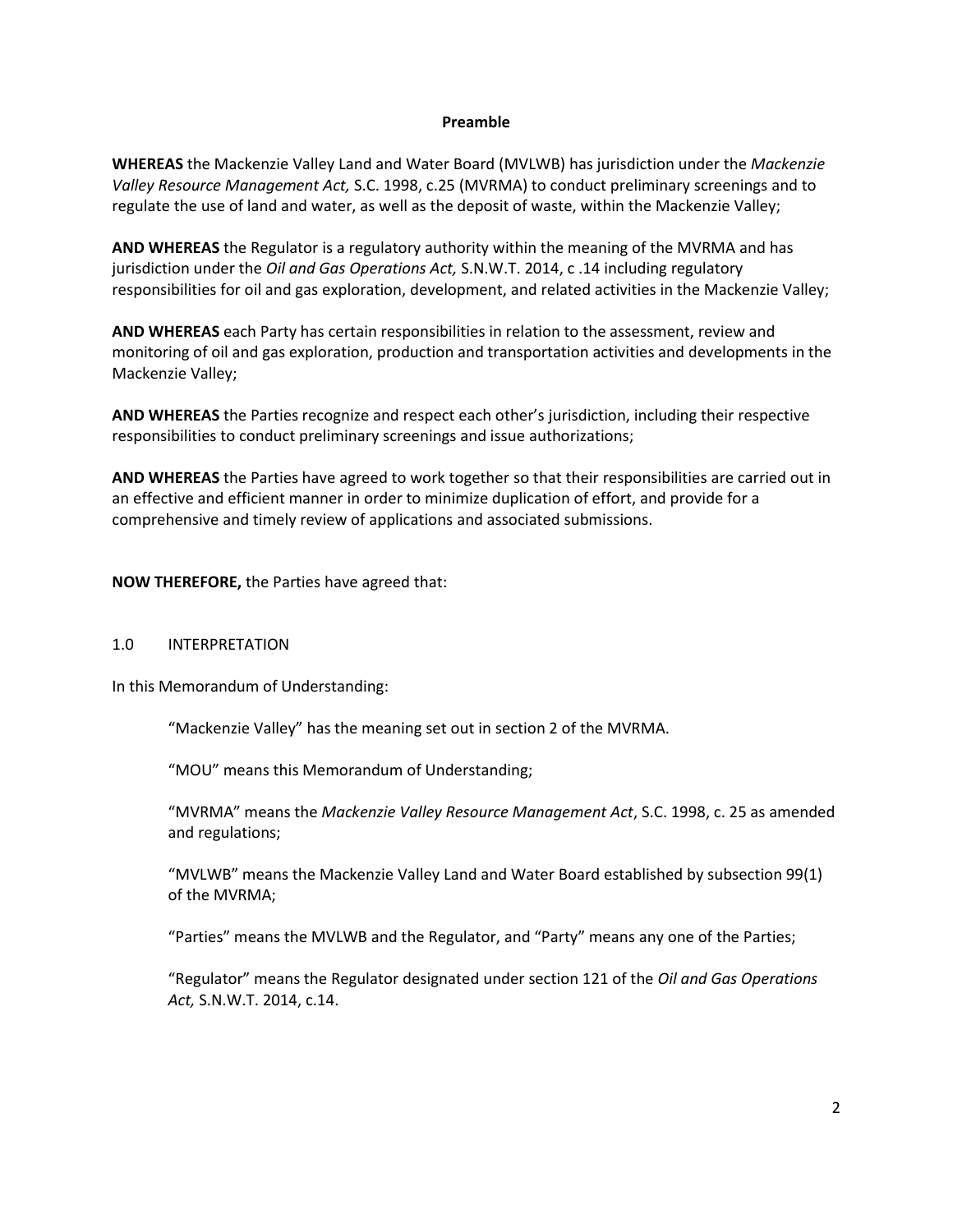#### 2.0 PURPOSE

This MOU is intended to:

- (a) Encourage and assist the Parties, where possible, to work together cooperatively in the exercise of their respective statutory duties and powers;
- (b) Foster coordination and communication in order to enable the Parties to effectively discharge their respective statutory duties and powers;
- (c) Create a framework within which the Parties may negotiate specific agreements to assist in the conduct of their respective duties in relation to preliminary screening and regulatory processes for projects in the Mackenzie Valley;
- (d) Establish a process where the MVLWB and the Regulator may share their respective technical expertise and knowledge, as may be required to serve the mutual interests of the Parties; and
- (e) Facilitate ease of participation by proponents and stakeholders.

# 3.0 SCOPE

- 3.1 This MOU is intended to establish a cooperative framework between the Parties.
- 3.2 This MOU does not create any new legal powers or duties, nor does it alter in any way the powers and duties established by the MVRMA, the *Oil and Gas Operations Act* or any of the regulations under those Acts.
- 3.3 This MOU does not affect or in any way fetter the discretion or decision making of the Parties.
- 3.4 This MOU does not prevent either Party from entering into such other agreements as may contribute to the effective and efficient discharge of their respective duties.
- 3.5 This MOU may be amended to include additional parties where the inclusion of additional parties is consistent with the purpose of this MOU.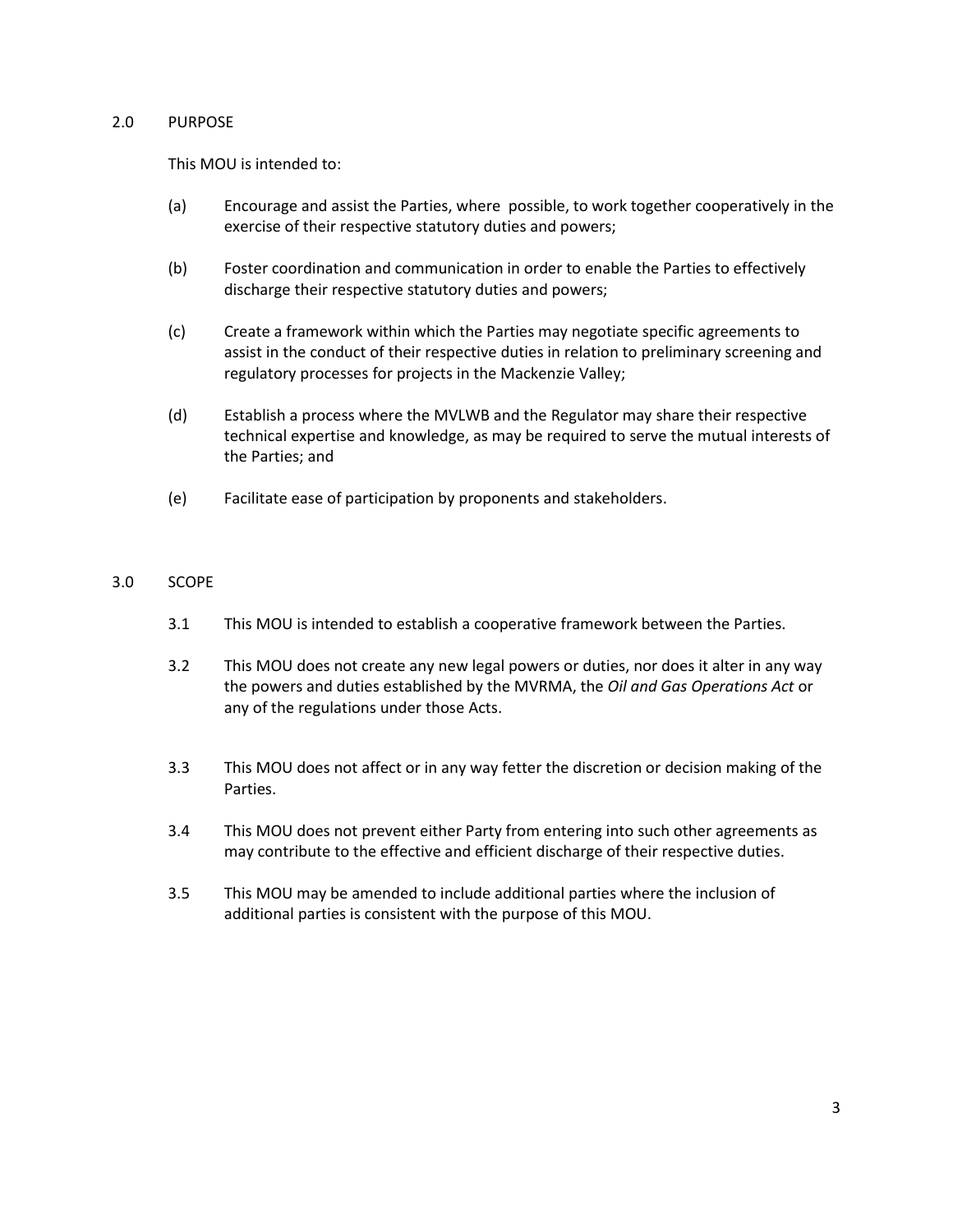#### 4.0 PRINCIPLES FOR COOPERATION

In order to achieve the purposes of this MOU the Parties agree to the following principles:

- (a) Notification timely notice of any matter relevant to this MOU and any future MOUs is an essential element of the cooperative framework established by this MOU;
- (b) Information sharing subject to legislation respecting privacy and the rules and legislation preventing the disclosure of confidential and privileged information, the Parties agree to early and open sharing of information relevant to their duties and powers;
- (c) Engagement the cooperative framework established by this MOU will be enhanced by early engagement and discussion of matters of mutual interest; and
- (d) Identification of Cooperative Opportunities the Parties expect to identify other opportunities for cooperation over the term of this MOU and will explore such opportunities as they arise.

# 5.0 RELATIONSHIP BETWEEN THE MVLWB AND THE REGULATOR

- 5.1 The Parties may meet from time to time in order to discuss matters of mutual interest and to further the purposes of this MOU.
- 5.2 The Parties may, to the extent provided by law, assist each other by sharing technical, regulatory, and environmental information and expertise.
- 5.3 The Parties will explore opportunities for capacity building among respective staff with respect to the regulation and environmental impact assessment of northern oil and gas operations, including, where feasible, such actions as secondments and attendance at technical conferences.
- 5.4 The Parties will seek opportunities to cooperate in enhancing public awareness of the oil and gas and environmental regulatory process.

#### 6.0 PROJECT SPECIFIC AGREEMENTS

6.1 Where appropriate the Parties may agree to negotiate, in advance, project specific agreements with respect to the coordination of preliminary screening and regulatory processes of projects that fall within the jurisdiction of both the Regulator and the MVLWB.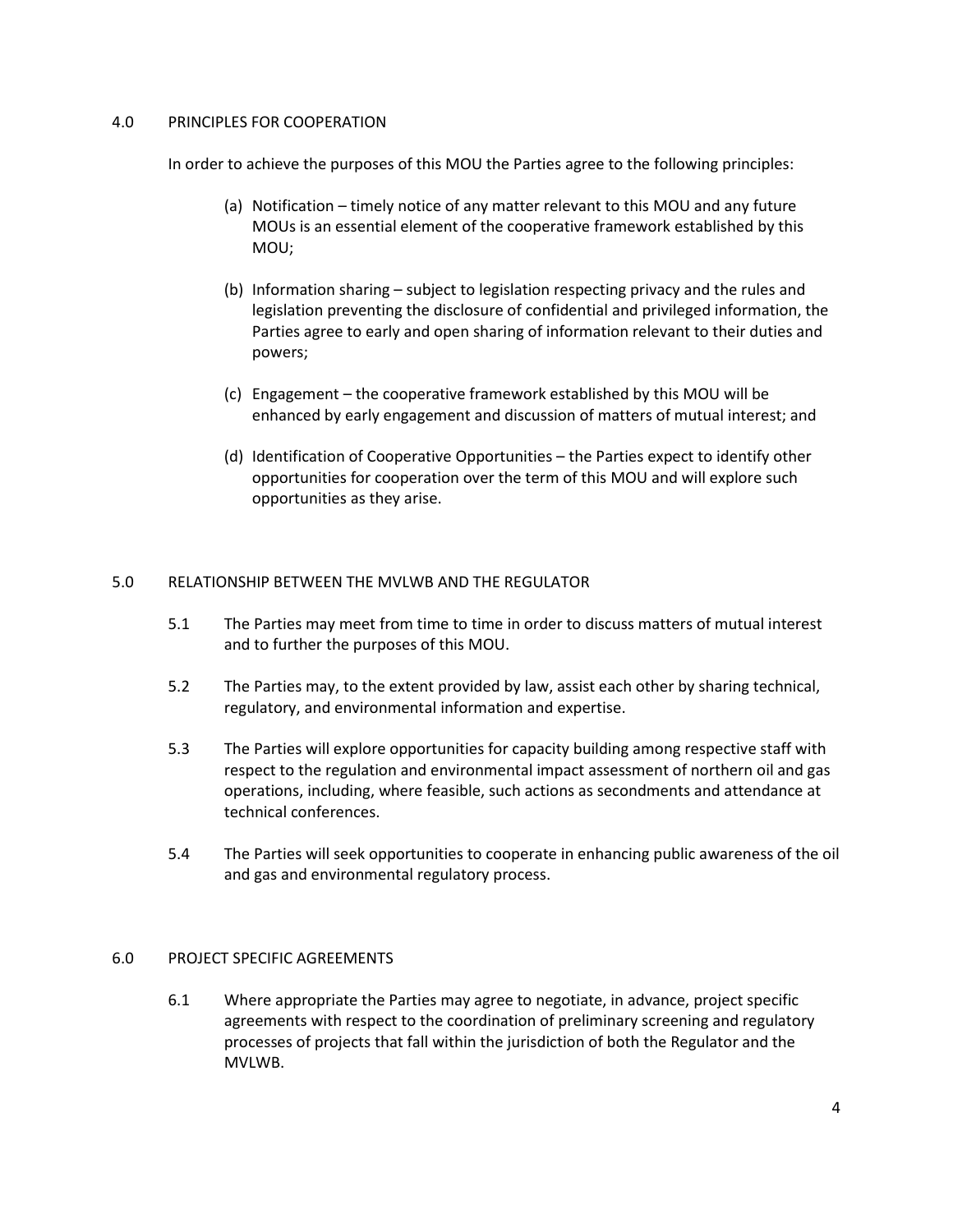6.2 Project specific agreements should, to the extent possible, attempt to minimize duplication and result in comprehensive, timely and efficient assessment and regulatory efforts between the Parties, having due regard to applicable timelines and regulatory requirements.

Functions to be coordinated may include but are not limited to:

- (a) instances where either Party is making preliminary screening decisions;
- (b) instances where either Party is issuing authorizations; or
- (c) other instances as agreed to by mutual consent between the Parties.
- 6.3 Any project specific agreement negotiated between the Parties shall be consistent with the purpose and principles outlined in this MOU.

### 7.0 AREAS OF COOPERATION

- 7.1 Areas of cooperation between the Parties may include but are not limited to:
	- (a) preliminary screenings referred to in subsection 124(4) of MVRMA;
	- (b) management plan requirements;
	- (c) mutual consultation on guidelines and filing requirements;
	- (d) mapping and geographic information systems (GIS);
	- (e) inspections and site visits;
	- (f) training and capacity building opportunities; and
	- (g) any other areas as may be agreed by the Parties from time to time.
- 7.2 Any area of cooperation described in 7.1 may be included in a separate agreement between the Parties if required.

# 8.0 EXPENDITURES

Each Party shall be responsible for the costs of its own participation in any exchange of information, advice, or other forms of assistance pursuant to this MOU, unless the Parties agree otherwise.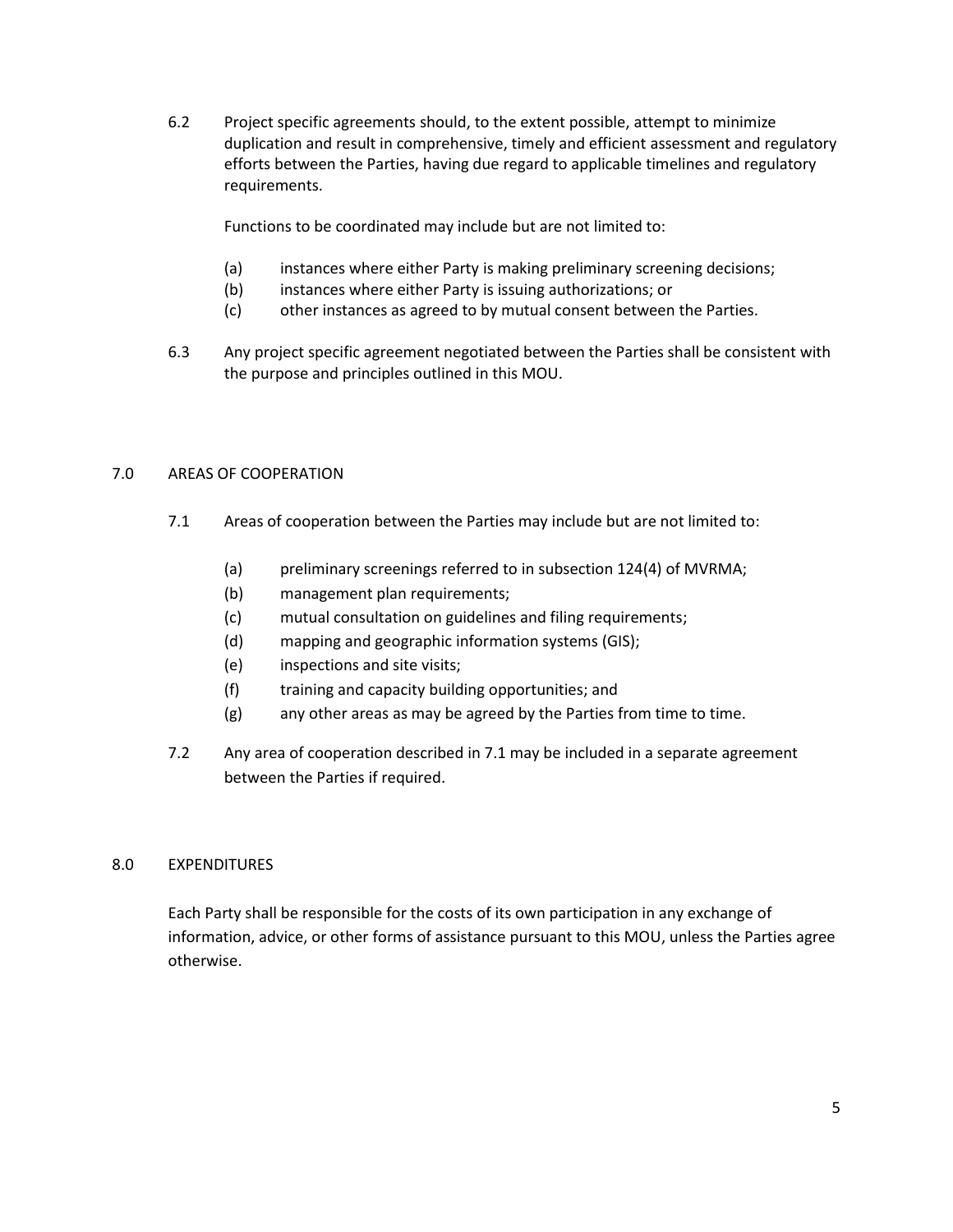### 9.0 CAPACITY

The provision of information or assistance by either Party under this MOU is subject to available resources, costs, or capacity at the time the information or assistance is requested.

## 10.0 OTHER

- 10.1 Nothing in this MOU is intended to impose any funding obligations on either of the Parties.
- 10.2 Nothing in this MOU is intended to diminish or otherwise affect the authority of either Party to carry out its statutory, regulatory, or other official functions or to commit either Party to providing a particular service it would not otherwise provide in the scope of its individual mission and functions.

### 11.0 PUBLIC AVAILABILITY OF MOU

The Parties will make this MOU and any amendments publicly available.

#### 12.0 EFFECTIVE DATE

This MOU becomes effective as of the date of the last signature of either Party.

### 13.0 AMENDMENT AND TERMINATION

- 13.1 The effectiveness of this MOU will be reviewed periodically by the Parties.
- 13.2 This MOU may only be amended in writing by mutual consent of the Parties.
- 13.3 This MOU may be terminated by either Party upon 30 days notice in writing to the other Party.